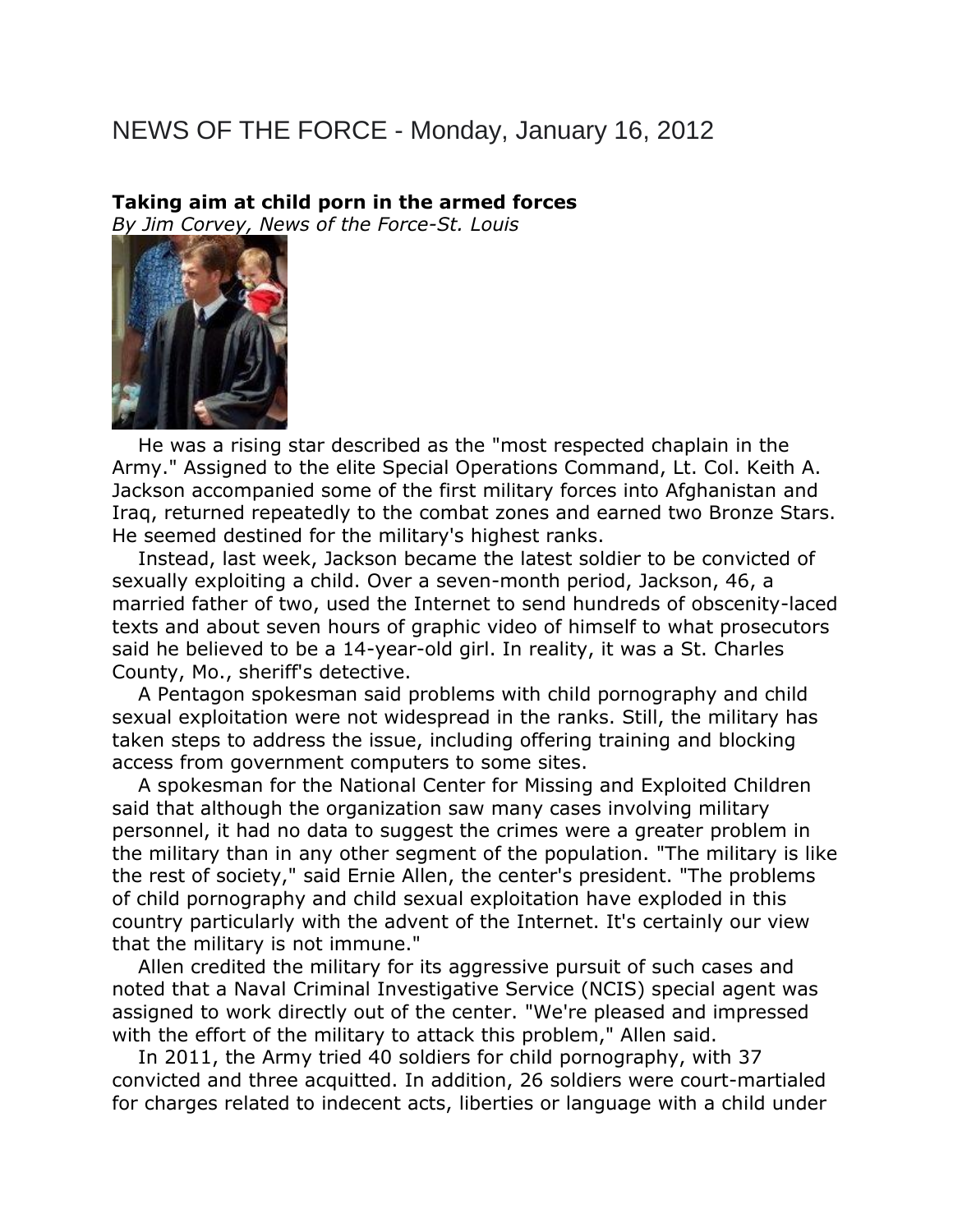the age of 16, with 22 convicted and four acquitted. The numbers don't include soldiers tried in civilian courts. Army officials say they don't track those numbers, which makes it difficult to determine how widespread the problem might be.

 At Fort Leonard Wood, Mo., at least eight soldiers, a Marine and a civilian employee have been charged since December 2008 with either producing, possessing or distributing child pornography or indecent conduct with a child. A fort spokesman said the command and was doing everything possible to eliminate an act that "compromises everything that our soldiers and Army stand and fight for. We are committed to using all available tools, including aggressive investigation, the Uniform Code of Military Justice and prosecution of offenders in court to reduce these behaviors," said Tiffany Wood, the post's deputy public affairs officer.

 Jackson was not assigned to Fort Leonard Wood. He was charged there after investigators from the St. Charles County Cyber Crime Unit discovered him in an Internet chat room for Missourians. The unit, which was formed in 2001, has four forensic computer analysts and three investigators. It handled more than 320 cases in 2010.

 Jackson was arrested in May, in Alexandria, Va., where he was living while taking part in a fellowship affiliated with the Army War College, a coveted training program for senior Army leaders. He spent 10 days in solitary confinement in a civilian jail before the Army took jurisdiction of the case and he was transferred to Fort Leonard Wood to await courtmartial. There is no hard and fast rule for whether a soldier arrested by civilian authorities will end up being tried in a military court. In Jackson's case, the Army approached St. Charles County authorities about taking custody of Jackson, a 21-year veteran. "Our preference is for us to clean our own laundry," said Col. James Agar, Fort Leonard Wood's staff judge advocate.

 Jackson faced 20 charges and 47 years' confinement for his Internet exchanges with a person using the screen name strawb3rry babi, whom he first came across in a Yahoo! chat room in September 2010.

 During his court-martial last week, prosecutors portrayed Jackson as having a dark side: a trusted man of the cloth who provided honorable service to his nation but who repeatedly sought out a young girl for sexual gratification. "He is the wolf in sheep's clothing," said Capt. Robert Luyties, the military prosecutor. "The cloak has been removed, and we can see what Col. Jackson is - a man who likes to masturbate to 14-year-old girls."

 Jackson's attorney countered that he was an outstanding officer deep in the grips of alcohol abuse and crumbling from the relentless pressures of his job.

 Jackson testified that he never believed the person he was communicating with was a minor, pointing out that the terms of use agreement required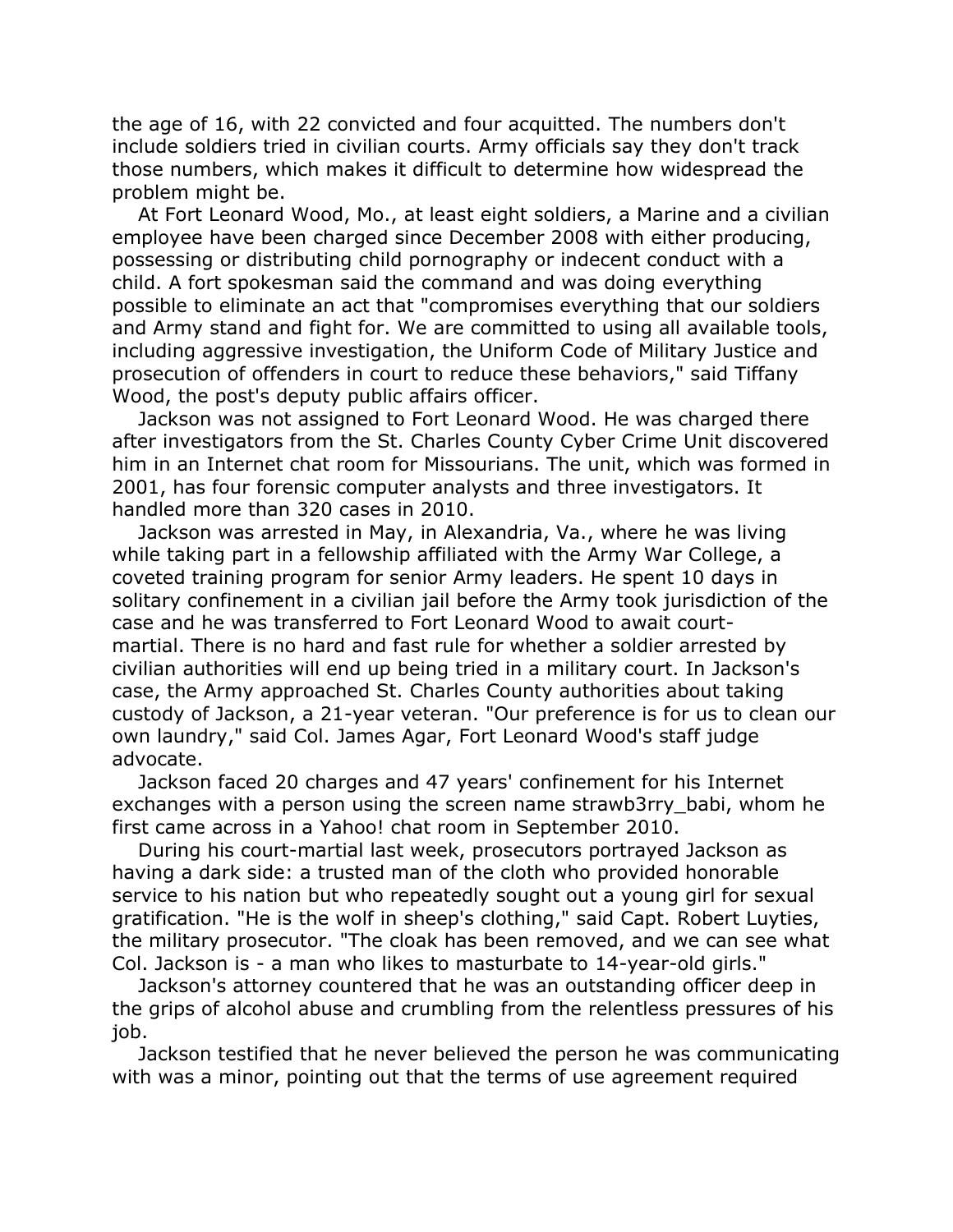chat room participants to be at least 18 years old and that the undercover detective's profile listed her age as 23.

 "Just because she said she was 14, doesn't mean he believed she was 14," said Frank J. Spinner, Jackson's civilian attorney.

 Jackson said that he was role playing when he participated in the exchanges, often blacked out from the liquor he had consumed and afterward had little or no recollection of most of what occurred, including the detective's twice saying she was 14.

 Jackson, wearing his dress blue uniform with rows of ribbons spilling across his chest, testified about having lost 20 close friends in combat. On three occasions, men died in his arms. He told of accompanying the bodies of fallen comrades home, ministering to their grieving families, conducting their funeral services, then returning to the battle zone to repeat the process. The high tempo of operations meant little down time for Jackson, one of the command's few available chaplains. He said he routinely failed to take his earned leave. In 2005, he said, he began to drink heavily to help him sleep and forget traumatic events. He said that he was able to keep his drinking secret from his family and colleagues and that his career continued to flourish.

 When he moved to Virginia in August 2010 to take part in a fellowship at George Mason University, his wife remained home to Fayetteville, N.C. Alone, depressed, grief-stricken and wracked with guilt over the deaths of his friends, Jackson said, his drinking escalated. He said he would sometimes drink a quart or more of vodka in 20 minutes and wake the next day with no recollection of what he had done. He said that it was during those drunks and "blackouts" that he engaged in the improper Internet behavior, but that he had no recollection of it. "I am repulsed by it and ashamed by it," he said.

 Prosecutors pointed out that despite claims of blacking out, Jackson was able to recall key details of some conversations, never appeared with a drink in the hours of recorded web camera chats and typed one-handed without misspellings. They said the undercover detective never presented herself as anything other than a 14-year-old.

 After listening to testimony over two days, Col. Jeff Nance, the military judge, found Jackson guilty of 18 counts. The sentence was still to come. Prosecutors asked for two years' confinement.

 Jackson knew before the court-martial began that his Army career was over. He hoped to at least salvage his retirement and avoid having to register as a sex offender, which he said would make it almost impossible for him to find employment. He worried that his family, who had sacrificed so much for the Army and the nation, would be destitute.

 In some cases, soldiers have been granted administrative separations from service in lieu of court-martial that allowed them to avoid sex offender